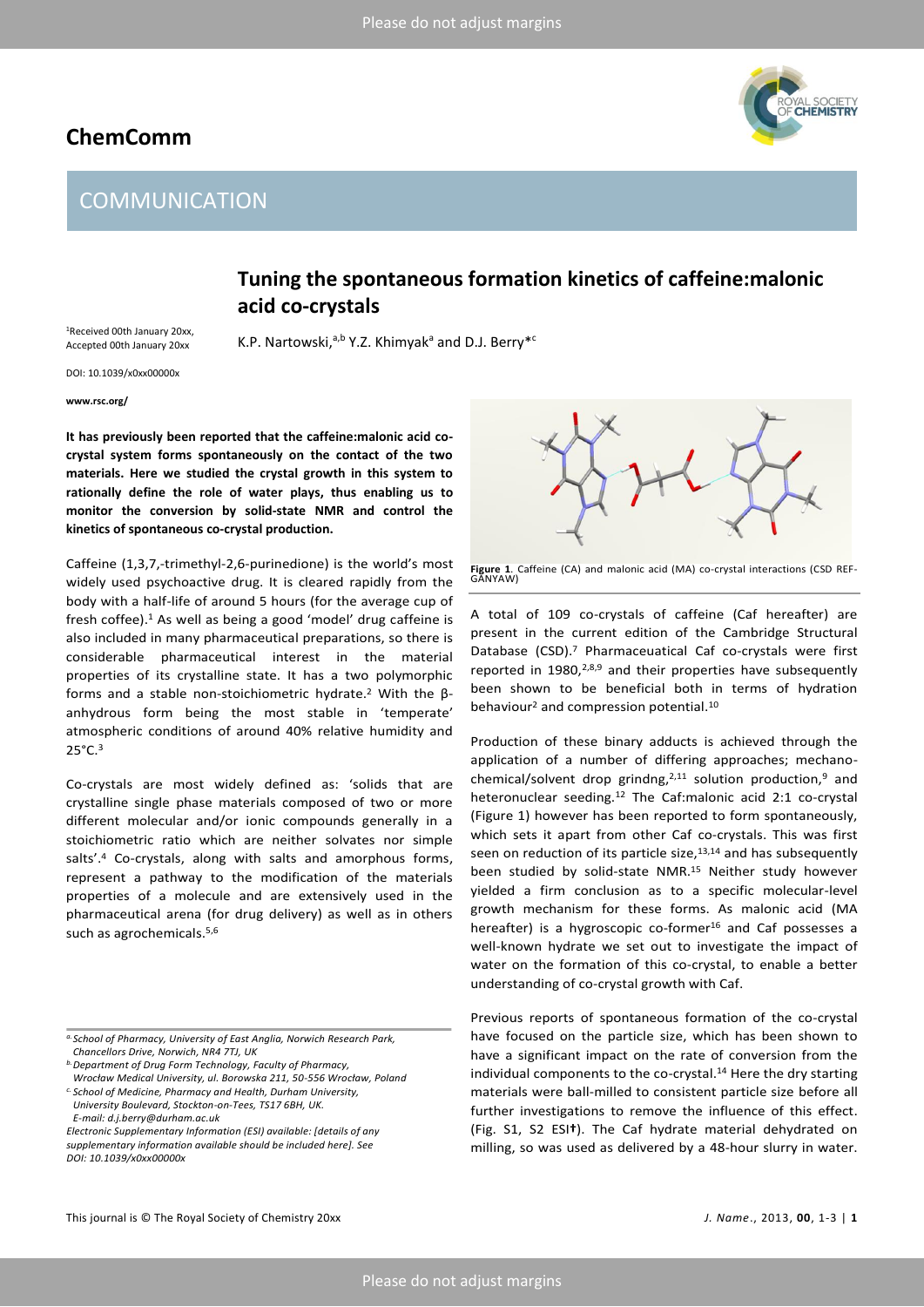### **COMMUNICATION Journal Name**

Milling can induce amorphicity in materials, with passage through a transient amorphous phase proposed as a potential mechanism for growth in this co-crystal system. <sup>14</sup> To understand the potential of co-crystal conversion being due to this, the amorphous behaviours of the starting components were explored by modulated DSC. (Fig. S3, S4 ESI**†**) MA recrystallized quickly on cooling, making it impossible to determine its glass transition in a heat cool heat experiment and further attempts to stabilise the glass were unsuccessful. This correlates with the lack of literature data on its glass transition and would suggest that it is a class I material with respect to its amorphous stability.<sup>17</sup> Caf was seen to have a Tg of around 49.3°C (322.3K) when prepared in the DSC pan at a cooling and heating rate of 3K/min. This was higher than has previously been reported,<sup>18</sup> but it should be noted that this was recorded at a different heating rate. From these results it is clear that no annealing was necessary to ensure MA surface crystallinity, but to ensure Caf crystallinity a 48 hour period of annealing at 50°C was used for the residual anhydrous material. The hydrate was not subjected to these conditions as it is not stable under them; converting back to the stable anhydrous form. The hydrate of Caf was also seen to revert to the β-form in dynamic vapour sorption (DVS) experiments. (Fig. S5-11 ESI**†**) These data correlated with previous reports on the hydrate, displaying the need of higher than 90% relative humidity (RH) at 25°C to return it to the hydrated state. The βform of Caf is non-hygroscopic, and neither are adipic and succinic acid; both of which have displayed difficulty in cocrystal formation in the past.<sup>8</sup>,<sup>9</sup> MA however is readily hygroscopic above a relative humidity threshold of 70% RH (25°C), but loss of moisture once absorbed is not seen until humidities below 10% RH (25°C). So if the sample is exposed to moisture it will not readily lose it. With this in mind samples of MA and Caf were exposed to a variety of humidities under polarised microscopy within a chamber containing a saturated salt solution (Fig. S12-18 ESI**†**). Results from the 75% RH (25°C) condition can be seen in Figure 2, in this instance a large malonic acid crystal, rather than milled material, was used for visual clarity. This showed partial deliquescence of the MA, which in turn dissolved the Caf. This state could be maintained for up to 7 days with no change seen under optical microscopy. On drying at ambient humidity (40% RH 25°C) new crystal growth was seen. From the microscopy experiments alone it was not possible to assign the new growth to a particular phase (i.e. the co-crystal) with certainty, although the transitions recorded suggest growth of this phase.. Similar experiments conducted at 40% relative humidity show no visible conversion after 7 days. Experiments at 75% RH were also conducted with adipic and succinic acid, which similarly displayed no conversion from the staring materials (Fig. S12-18 ESI**†**). To avoid the uncertainty of phase identification in microscopy, and to map the crystal growth process, samples were prepared at the 2 gram scale. This was done using a 2:1 Caf:MA mix and the molar proportions of pure water seen to cause deliquescence in malonic acid from the DVS experiments.



**Figure 2**. Production of a new phase, thought to be the co-crystal, from the absorption of atmospheric water. MA= Malonic acid, CA= Caffeine. Each picture is taken at a 1 minute interval with 1-8 sorption and 9-16 drying.

These were then allowed to dry in ambient conditions, with the results analysed by powder X-ray diffraction. When the βanhydrous Caf was used samples initially completely dissolved, with the first solid phase to be produced from the solution being the caffeine hydrate, which rapidly converts to the cocrystal (Figure S21-23 ESI**†**). When the caffeine hydrate is used as the starting material complete dissolution did not occur, with direct conversion from the hydrate to the co-crystal, thus giving insight into the ternary phase behaviours of this system. Finally in order to determine the long term impact of water sorption on conversion kinetics stoichiometric mixtures of MA and Caf were stored at 11, 60 and 75% RH respectively for 9 months. On analysis there was no conversion seen in the 11% RH environment, little conversion seen at 60% RH and full conversion at 75% RH. These results show that macroscopically the spontaneous mechanism of co-crystal growth is through hygroscopicity and deliquescence, followed by dissolution and then solution crystal growth at a surface.

Having shown that hygroscopicity has a significant impact on the spontaneous formation of the co-crystal, in order to determine if hydration conditions impact on the rate of conversion by mechanical grinding samples were prepared in a 'dry' environment. To achieve this, a drying oven at 50°C and 5% RH was used for all manipulation of the samples, which were independently prepared for a number of time points and then sealed. Dry samples were then compared against those stored at ambient humidity with respect to the rate of conversion to the co-crystal. As can be seen in Figure 3 both the dry and 'wet' samples (both of the same particle size) displayed no difference in the rate of conversion to the cocrystal; both displaying characteristic X-ray diffraction peaks of the co-crystal phase at 1 hour.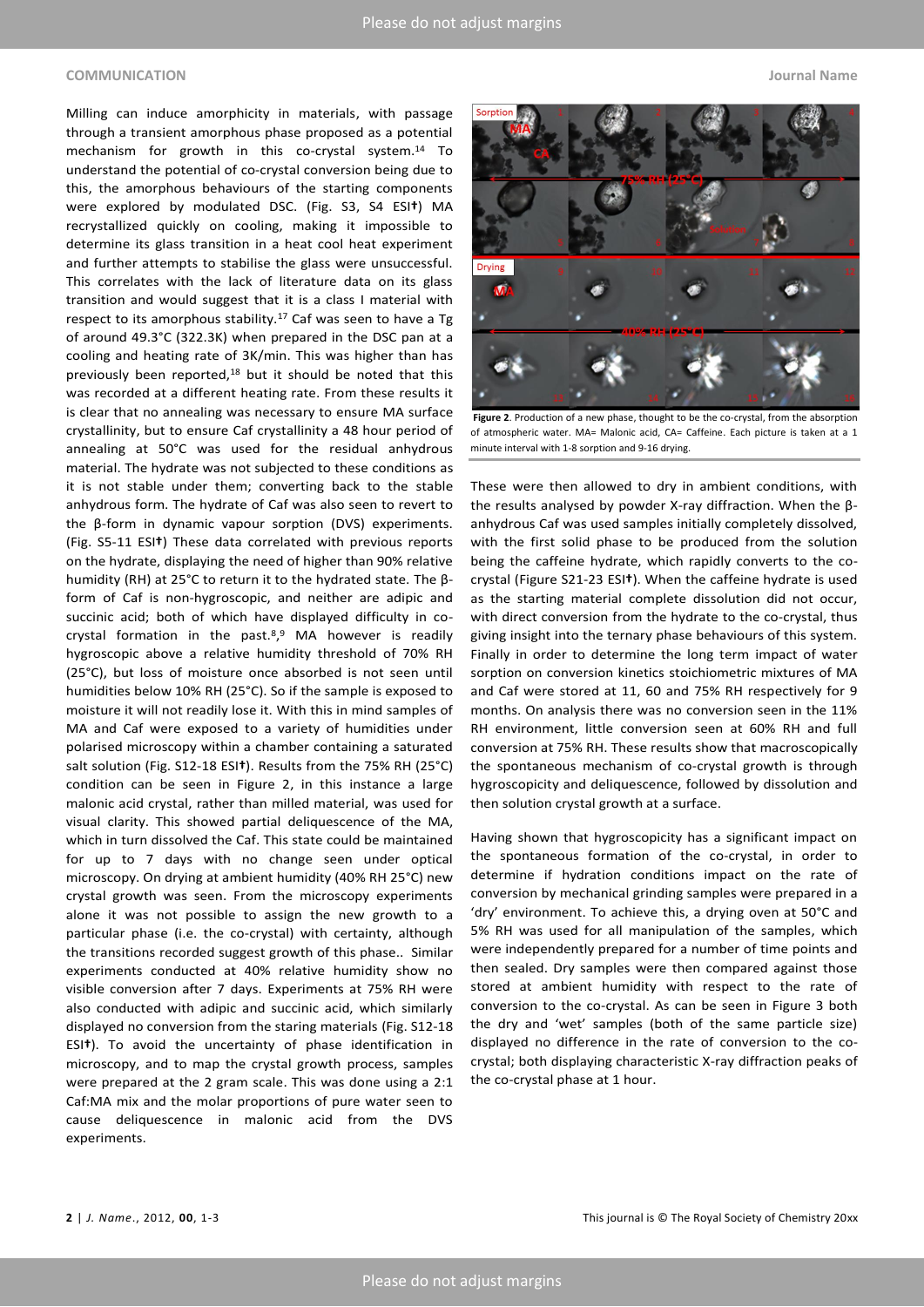

**Figure 3**. Powder X-ray diffraction of ground samples displaying characteristic peaks of the co-crystal from 1 hour onwards in both dry and 40% RH samples.

1H-<sup>13</sup>C CP/MAS solid-state NMR spectra of Caf monohydrate and Caf:MA co-crystal shows one sharp peak per carbon atom indicating the presence of one molecule in the asymmetric unit. Similarly, 1H-<sup>13</sup>C CP/MAS solid-state NMR spectrum of malonic acid shows two carbonyl peaks at 175.3 and 174.9 ppm and one aliphatic peak at 41.1 ppm. It is worth noticing that both carbonyl sites of MA in Caf:MA co-crystal are in the same local environment leading to single peak at 168.3 ppm in the <sup>13</sup>C spectrum. The <sup>13</sup>C spectrum of anhydrous caffeine shows broadening of the peaks which is related to previously described local disorder in caffeine crystals (Figure 4A), 19,20 the detailed assignment of the spectra is presented in the ESI (Fig. S24†). The disorder in caffeine crystals and further 'ordering' of caffeine molecules in Caf:MA co-crystal can be observed in high resolution <sup>1</sup>H CRAMPS spectra. Only two broad peaks are observed in <sup>1</sup>H spectrum of anhydrous caffeine, while all four proton sites of Caf can be distinguished in Caf:MA co-crystal (Fig. S25 ESI†). Due to clear differences in the position of the carbonyl peaks of pure MA and its co-

crystal with Caf in  $^{13}$ C spectra we were able to semiquantitatively monitor the transition of the Caf/MA mixture to the Caf:MA co-crystal. As the spontaneity of the formation of Caf:MA co-crystal is strongly dependent on the atmospheric conditions, we assessed the effect of water on the transformation process in a controllable manner. The kinetics of the reaction in relation to water content was investigated by solid-state NMR using an approach previously described by Mandala et al.<sup>15</sup> The solid-state NMR spectra show very little conversion of dry Caf/MA mixture in 2:1 stoichiometric ratio to Caf:MA co-crystal after either four days of storage in dry conditions or four days storage on the bench at ca. 45% RH (Fig. 4B and Fig. S25-27 ESI†). When the same material was transferred to the high humidity chamber (75% RH) full conversion of Caf/MA mixture to Caf:MA co-crystal was observed after 24 hours (Figure 4B). There are several examples illustrating that an increased humidity or vapour pressure may affect the initial rate of formation of cocrystals.16,21 Our recent work on co-crystals of benzoic acid and isoniazid demonstrated an increased rate of cocrystallisation upon the increased humidity and highlighted the importance of changes of surface mesostructure for such processes. <sup>22</sup> To further investigate the effect of water on conversion of Caf/MA mixture to Caf:MA co-crystal, the content of water within the sample was changed in controllable manner by mixing anhydrous caffeine with caffeine monohydrate in molar ratios ranging from 3:1 to 30:1 [Caf:Caf monohydrate], so that the Caf/MA stoichiometry is not affected. The mixture of both caffeine phases was subsequently vortexed with MA in order to yield Caf:MA cocrystal. The spectra of the materials with different water contents recorded within the first hour of the reaction give a clear indication that the higher the water content within the material the higher the initial rate of Caf/MA mixture to Caf:MA co-crystal transformation (Figure 4C).



**Figure 4.** A. <sup>1</sup>H-<sup>13</sup>C solid-state NMR spectra of malonic acid, caffeine anhydrous, caffeine monohydrate, Caf:MA physical mixture and Caf:MA co-crystal. B. Transition of Caf/MA dry mixture to Caf:MA co-crystal in dry and humid conditions. C. <sup>1</sup>H-<sup>13</sup>C CP/MAS NMR spectra showing the effect of water on the rate of formation of Caf:MA co-crystal.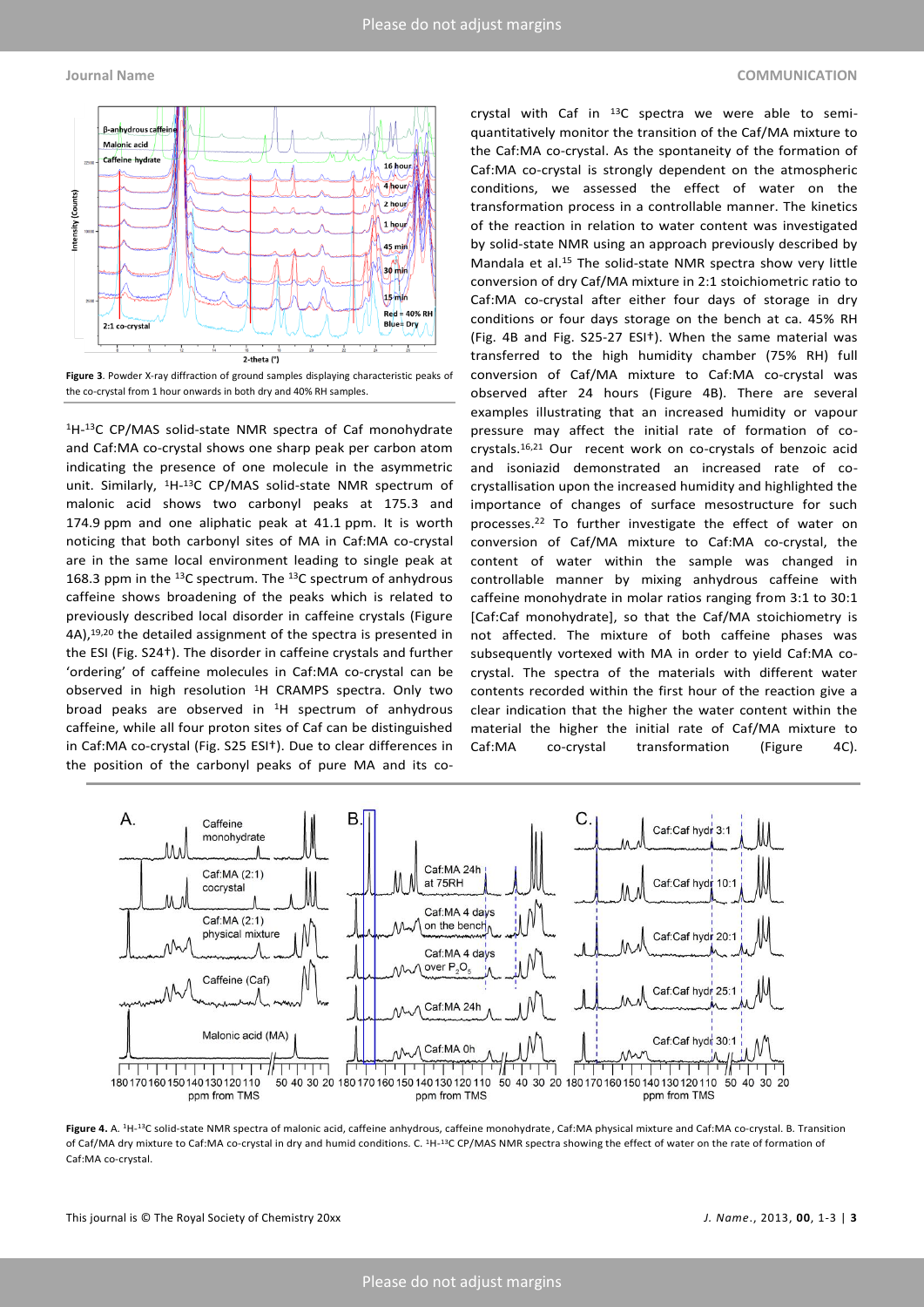### **ChemComm**



# COMMUNICATION



**Figure 5**. A. Kinetics of Caf:MA co-crystallisation process for mixtures of Caf:Caf hydrate with 20:1 and 25:1 [Caf:Caf hydrate] molar ratio. B. <sup>1</sup>H solid-state NMR spectra of MA after 24 and 48 hours storage at 75 % RH and [Caf:Caf hydr] 20:1 mixture with MA.

The kinetics of the co-crystallisation of two reaction mixtures using [Caf:Caf hydrate] of 20:1 and 25:1 was investigated in more details in a series of <sup>1</sup>H-<sup>13</sup>C CP/MAS NMR experiments during first 18 hours of the transformation. The changes in the intensity of the carbonyl peaks of MA in a pure form and MA in the co-crystal were used to monitor the kinetics. The mixture with the smaller amount of water [Caf:Caf hydr] 25:1 shows a typical behaviour in which a decrease of the content of MA is related to increase of Caf:MA co-crystal content (Figure 5A – green marks). That is contrasted with the kinetics in the system with the larger water content [Caf:Caf hydr 20:1]. After first hour of the experiment it can be observed that only ca. 80% of the total malonic acid signal is observed. Furthermore, large increase in the co-crystal content is observed after second hour of the experiment, while the MA content stays constant (Figure 5A – blue marks). Such a behaviour of the mixture with the higher water content is corroborated by <sup>1</sup>H solid-state NMR experiments and can be explained as follows. In first hour of the experiment the MA dissolves in the water, which is immediately released from the Caf monohydrate on contact with MA. This can be seen to occur visually (Fig. S28 ESI†). The dissolved species of MA cannot be observed in the 1H-<sup>13</sup>C CP/MAS NMR spectrum due to their high mobility and insufficient transfer of magnetisation during cross polarisation leading to decrease of the total NMR signal. As the dissolved MA can facilitate the transition towards Caf:MA co-crystal, a significant increase in the co-crystal content can be observed after second hour of the experiment. This hypothesis is in excellent agreement with <sup>1</sup>H NMR data. Deliquescence of the MA crystal is observed after storage at higher than 60% RH, which can be related to dissolving of the MA molecules at the crystal surface. Since it is possible to distinguish molecules in two different environments (motional regimes) using NMR i.e. species in crystalline, rigid component and dissolved species at

the crystal surface, we observed growth of two narrow, isotropic peaks of dissolved MA after storage at 75% RH for 48 hours (Figure 5**Error! Reference source not found.**B). Similar peaks can be observed in <sup>1</sup>H solid-state NMR spectrum of [Caf:Caf hydr 20:1] mixture with MA, proving presence of highly mobile dissolved species of MA in the crystallisation mixture.

In this work we have determined mechanistic insight into the Caf:MA co-crystal formation process. We have been able to tune the spontaneous conversion rate from starting materials to co-crystal by tailored moisture addition. As such we are able to conclude that moisture sorption is a significant method by which growth of the Caf:MA co-crystal progresses. Moreover it is clear that systems which lack the hygroscopicity displayed by MA do not display this growth mechanism.

### **Acknowledgements:**

D. B. Would like to thank the Royal Society (RG130663S) and Durham University for equipment, along with the Pro-vice Chancellor Seedcorn fund and the Wolfson research Institute for materials. K. P. N. acknowledges financial support from the University of East Anglia via fully funded PhD studentship. All authors would like to thank the APS for funding and support.

### **References**

- 1 A. Lelo, et al., *Brit. J. Clin. Pharmacology,* 1986, **22**, 177.
- $\overline{2}$ AV. Trask, *Crystal Growth & Design*, 2005, **5,** 1013-21.
- P. Schumaker, *Pharmazeutische Zeitung*, 1974; **119**: 321-4. 3
- 4 S. Aitipamula, et al., *Crystal Growth & Design* 2012, **12**(5): 2147-52.
- 5 NK. Duggirala, et al., *Chemical Communications*, 2016, 52, 640.
- JW.Steed, *Trends in Pharmacological Sciences*, 2012, **34**, 185. 6
- F. Allen, *Acta Crystallographica Section* B, 2002, **58**, 380.
- 8 J. Nishijo, et al., *YAKUGAKU ZASSHI*, 1980, **100**, 732.
- DK. Bucar, et al., *Chemical Communications*, 2007, **5**, 525.
- I. Miroshnyk, et al., *Expert Opinion on Drug Delivery,* 2009, **6**, 333.
- S. Karki, et al., *Molecular Pharmaceutics,* 2007, **4**, 347.
- DK. Bucar, et al., *Chemical Science*, 2013, **4**, 4417.
- N. Blagden et al., *New Journal of Chemistry*, 2008, **32,** 1659.
- AY. Ibrahim, et al., *CrystEngComm*, 2011, **13**, 1141.
- VS. MandalaVS, *The Journal of Physical Chemistry Letters*, 2014, **5**, 3340.
- A. Jayasankar, et al., *Molecular Pharmaceutics*, 2007; **4***,* 360.
- JA. Baird, et al., *Journal of Pharmaceutical Sciences*, 2010, **99**, 3787.
- M. Descamps, et al., *The Journal of Physical Chemistry B*, 2005, **109**, 16092.
- M. Habgood, *Crystal Growth & Design*, 2011, **11**, 3600.
- SL. Price, *Chemical Society Reviews*, 2014, **43**, 2098.
- D. Braga, et al., CrystEngComm, 2007, **9**, 879.